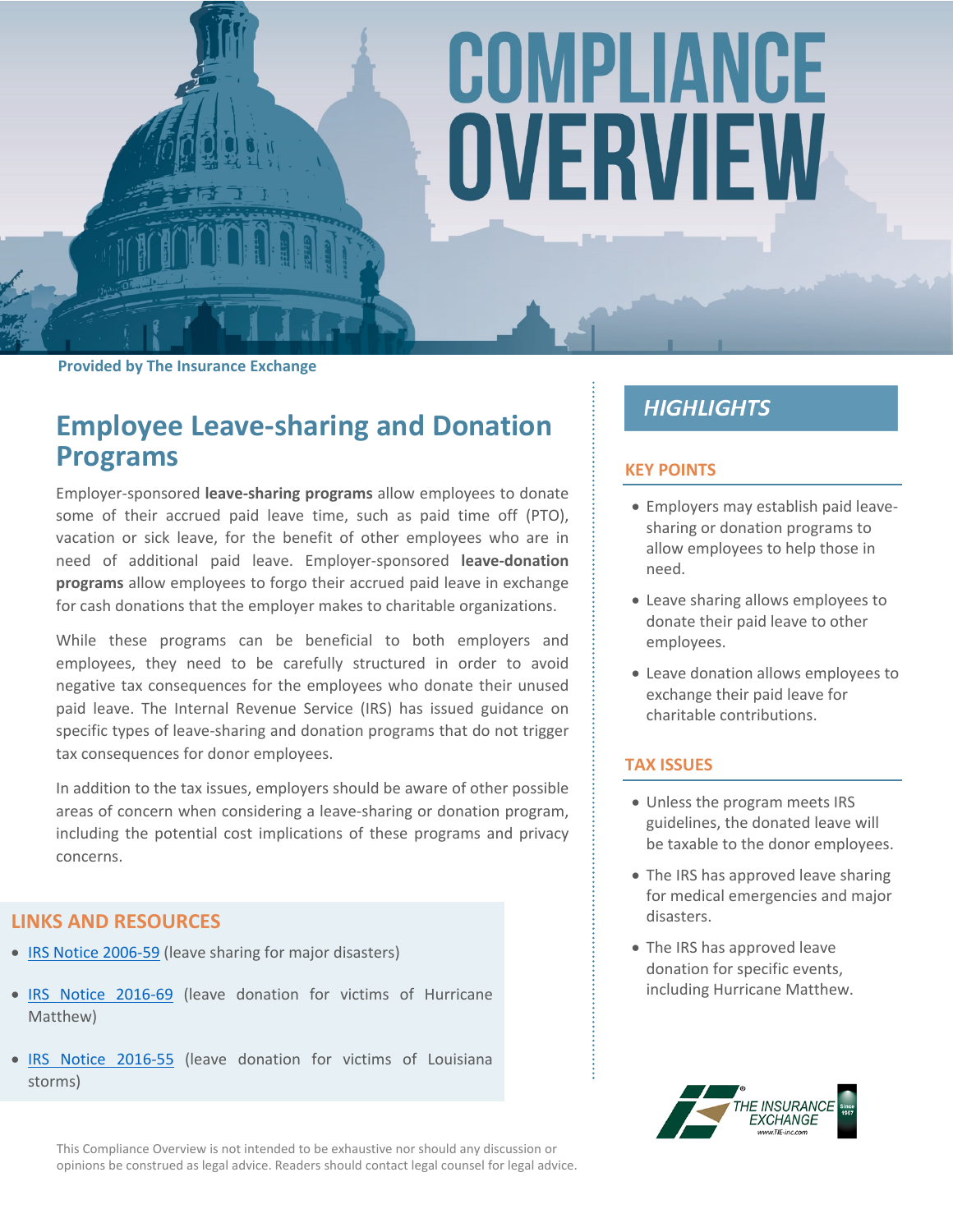#### **LEAVE-SHARING PROGRAMS**

Employer-sponsored leave-sharing programs provide employees with the opportunity to donate their accrued PTO, vacation or sick leave for the benefit of other employees who are in need of additional paid leave time. Typically, an employer establishes a leave-sharing "bank" to track the donated employee leave. Employers should determine in advance what criteria must be met in order for an employee to use the donated leave. Employers should also require employees to submit an application to use the donated leave and implement a process for determining whether an employee's application satisfies the program's criteria.

Leave-sharing programs can be advantageous to both employees and employers by enhancing employee morale and camaraderie in the workplace while also reducing employee turnover and productivity losses. However, these programs need to be carefully structured in order to avoid negative tax consequences for the employees who donate their accrued leave.

*General Tax Rule:* As a general rule, donating leave under an employer-sponsored leave-sharing program is treated as an assignment of income that is **taxable to the employee who is donating the leave** (that is, included in the donor employee's wages on his or her Form W-2) and is subject to income tax and employment tax (that is, FICA and FUTA) withholding.

The IRS recognizes two types of leave-sharing programs where employees can donate their unused paid leave without incurring negative tax consequences—programs for **medical emergencies** and **natural disasters**. Under these programs, employers are not taxed on the leave that they donate to be used by their fellow employees. Rather, the donated leave is taxable to the employee who receives the leave. Also, the donor employees may not claim a tax deduction or charitable contribution for any of the leave that they donate under one of these programs.

#### *Leaving-sharing for Medical Emergencies*

According to the IRS (Revenue Ruling 90-29), a leave-sharing program that allows donated leave to be used only for medical emergencies results in taxation to the leave recipients, and not to the leave donors. The leave-sharing arrangement that the IRS reviewed involved these main components:

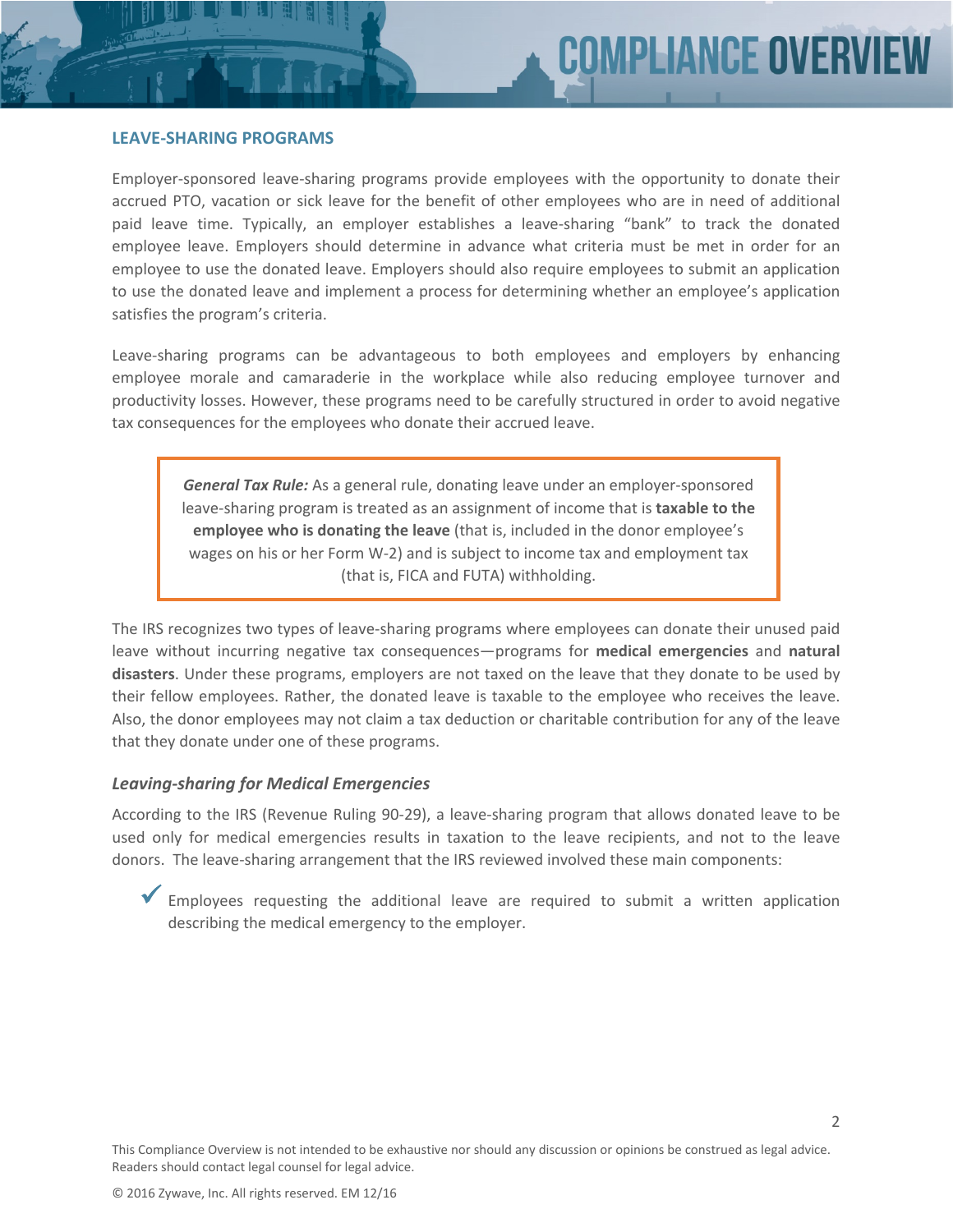# **IMPLIANCE OVERV**

 $\blacktriangleright$  After the application is approved and the employee exhausts all of his or her paid leave, the employee is eligible to receive paid leave (at his or her normal rate of compensation) donated by other employees.

The arrangement restricts the amount of leave that can be donated and contains rules regarding how the leave will be granted to leave recipients.

The IRS concluded that amounts that the employer paid to a leave recipient under the program were includible in the **recipient's gross income** for federal tax purposes and also subject to income and employment tax withholdings. The IRS also cautioned that its guidance only applies to bona fide employer-sponsored leave-sharing programs.

**"Medical Emergency" Definition:** Under the program considered by the IRS, a "medical emergency" was defined as a medical condition of the employee (or family member of the employee) that would require the prolonged absence of the employee from duty and would result in a substantial loss of income to the employee because the employee would have exhausted all paid leave available (apart from leave that is available under the leave-sharing plan).

3

#### *Leave Sharing for Major Disasters*

The IRS has also indicated (Notice [2006-59\)](https://www.irs.gov/pub/irs-drop/n-06-59.pdf) that a leave-sharing program that allows donated leave to be used only for employees adversely affected by major disasters results in taxation to the leave recipients, and not to the leave donors. A "major disaster" means a major disaster that is declared by the president of the United States.

According to the IRS, a major disaster leave-sharing program is a written program that meets all of the following requirements:

**1** The plan allows a leave donor to deposit accrued paid leave in an employer-sponsored leave bank for use by other employees who have been adversely affected by a major disaster. An employee is considered to be adversely affected by a major disaster if the disaster has caused **severe hardship** to the employee (or family member of the employee) that requires the employee to be absent from work. **2** The plan does not allow a leave donor to deposit leave for transfer to a specific leave recipient. **3** The amount of leave that may be donated by a leave donor in any year generally does not exceed the maximum amount of leave that an employee normally accrues during the year. **4** A leave recipient may receive paid leave (at his or her normal rate of compensation) from leave deposited in the leave bank. Each leave recipient must use this leave for purposes related to the major disaster. **5** The plan adopts a reasonable limit, based on the severity of the disaster, on the period of time after the major disaster occurs during which a leave donor may deposit the leave in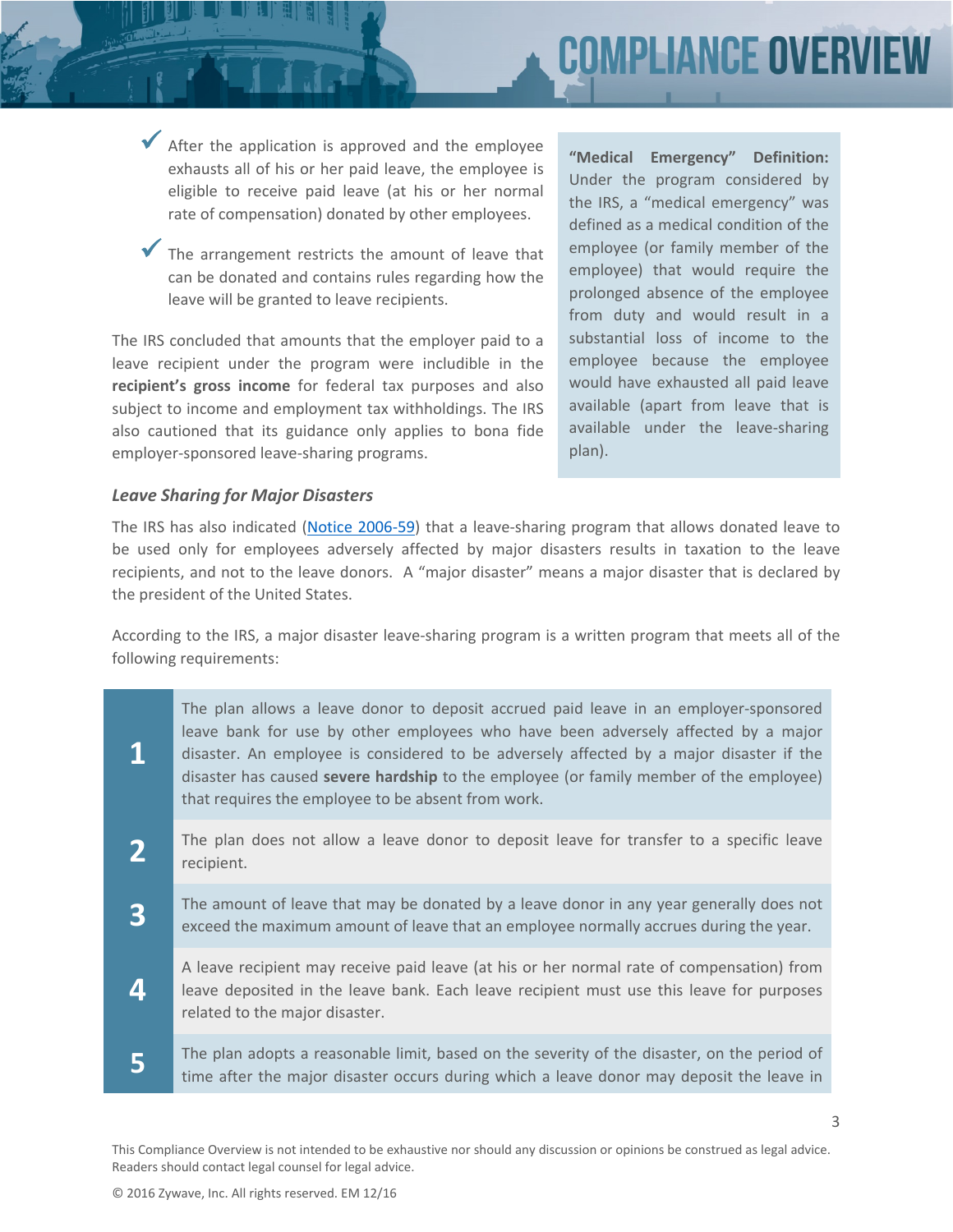the leave bank, and a leave recipient must use the leave received from the leave bank.

**COMPLIANCE OVER** 

A leave recipient may not convert leave received under the plan to cash instead of using the leave. However, a leave recipient may use leave received under the plan to eliminate a negative balance that arose from leave that was advanced to the recipient because of the effects of the major disaster. A leave recipient also may substitute leave received under the plan for leave without pay used because of the major disaster.

The employer must make a reasonable determination, based on need, as to how much leave each approved leave recipient may receive under the leave-sharing plan.

Leave deposited on account of one major disaster may be used only by employees affected by that major disaster. Except for an amount so small as to make accounting for it unreasonable or administratively impracticable, any leave deposited under a major disaster leave-sharing plan that is not used by leave recipients by the end of the time period described above (requirement number 5), must be returned within a reasonable period of time to the leave donors (or, at the employer's option, to those leave donors who are still employed by the employer), so the donor will be able to use the leave. The amount of leave returned to each leave donor must be in the same proportion as the amount of leave donated by the leave donor bears to the total amount of leave donated on account of that major disaster.

Programs that do not meet these specific requirements may cause the donated leave to be taxable to the leave donor (and not the recipient). For example, in a [private](https://www.irs.gov/pub/irs-wd/0720017.pdf) letter [ruling](https://www.irs.gov/pub/irs-wd/0720017.pdf) from 2007, the IRS ruled that an employer's program that allowed leave donations for employees who experience "catastrophic casualty losses" due to a terrorist attack or natural disaster would result in taxable income to the leave donors because the program was not limited to helping employees adversely affected by a major disaster.

#### **LEAVE-DONATION PROGRAMS**

**6**

**7**

**8**

Under employer-sponsored leave-donation programs, employees can elect to forgo their accrued PTO, vacation or sick leave in exchange for cash donations that the employer makes to charitable organizations.

*General Tax Rule:* The same general tax rule that applies to employee leave-sharing programs also applies to these programs—the donated leave is taxable to the employee who donates it. Thus, *unless an exception applies*, the value of the donated leave must be reported on the donor employee's Form W-2 and is subject to income tax and employment tax withholding. However, because the value of the paid leave is donated to a charitable organization, the donor employee may claim a charitable contribution deduction for the donated amount on his or her taxes.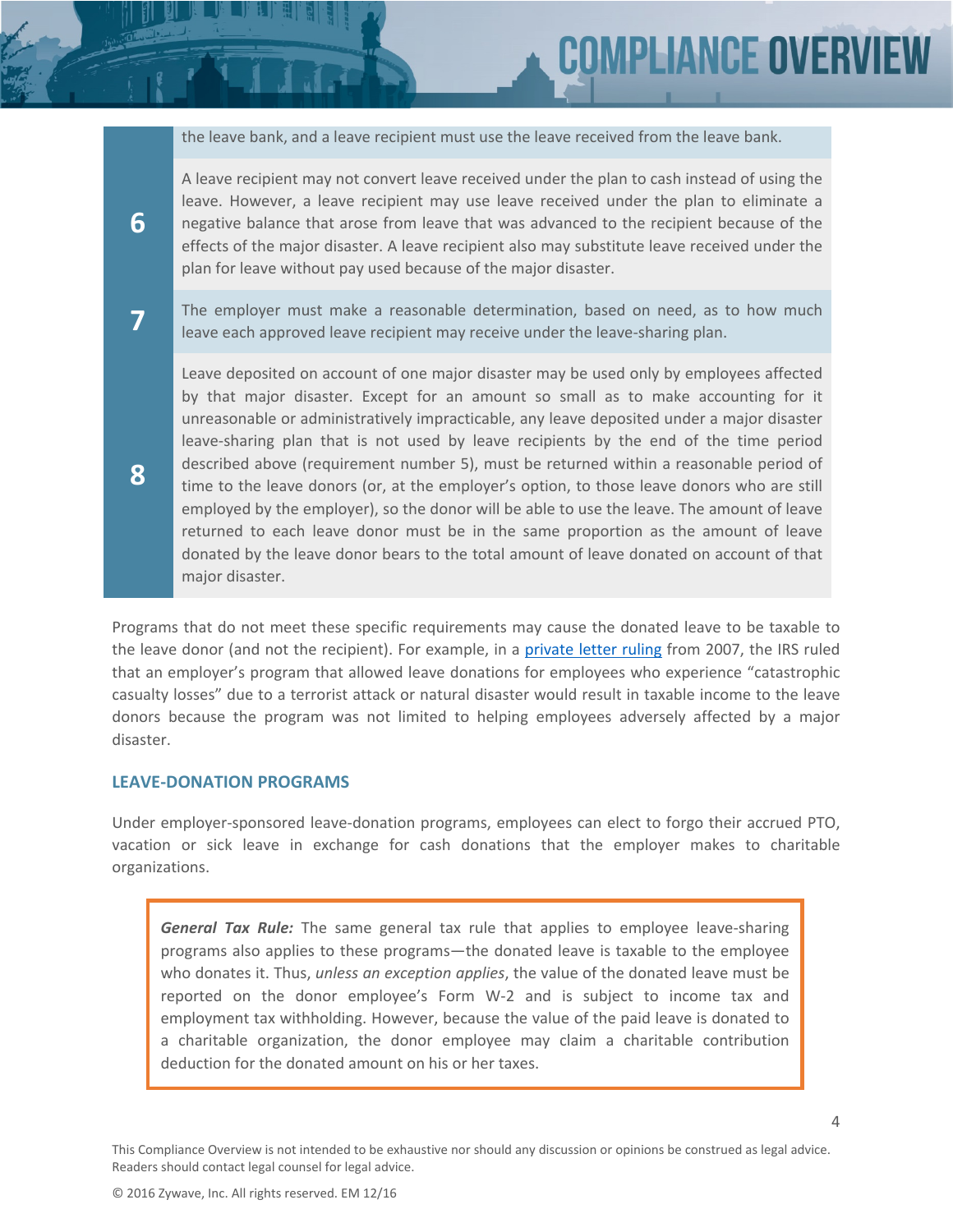From time to time, the **IRS recognizes limited exceptions to this general tax rule** for donations that employers make to charitable organizations, as described in Section 170(c) of the Internal Revenue Code (Code), in response to specific situations. When an exception applies, the donated leave is not taxable to the donor employees. Similarly, employees who donate the leave may not claim a charitable contribution deduction with respect to the value of the donated leave that is excluded from their compensation and wages.

COMPLIANCE OVERV

The IRS most recently provided tax relief for employer-sponsored leave-donation programs to aid victims of **Hurricane Matthew** and the victims of the severe storms and **flooding in Louisiana** in August 2016 (Louisiana storms).

- *Hurricane Matthew:* IRS Notice [2016-69](https://www.irs.gov/pub/irs-drop/n-16-69.pdf) provides that any cash payments that an employer makes to charitable organizations **before Jan. 1, 2018**, in exchange for paid leave donated by employees are not taxable to the donor employees if the payments are made to the charitable organizations for the relief of victims of Hurricane Matthew.
- *Louisiana Storms:* IRS Notice [2016-55](https://www.irs.gov/pub/irs-drop/n-16-55.pdf) provides that any cash payments that an employer makes to charitable organizations **before Jan. 1, 2018**, in exchange for paid leave donated by employees are not taxable to the donor employees if the payments are made to the charitable organizations for the relief of victims of the Louisiana storms.

#### **OTHER DESIGN CONSIDERATIONS**

In addition to the tax issues associated with employee leave-sharing or donation programs, employers that are considering these types of programs should also take into account the following design issues:

- *State Leave Laws*: When structuring an employee leave-sharing or donation program, employers should also consider any state or local leave law requirements that may impact the program's design. These laws may have implications regarding an employee's right to various types of paid leave (for example, sick leave). Employers should consider consulting with legal counsel on the implications of state and local leave laws.
- *Increased Costs:* Employers should consider the possible cost increases associated with employee leave-sharing and donation programs. For example, if an employer has a "use-it-orlose-it" policy for paid leave, and an employee donates leave that would otherwise have been forfeited under that policy, it will add to the employer's costs if the donated leave is used by another employee (or if the value is donated to a charitable organization). There are also cost implications if higher-paid employees use more of the donated leave time (which has been donated by lower-paid employees), and the leave is paid at the recipient employee's pay rate.

To help control costs, employers should consider their options for valuing donated leave, including an approach that values leave at the rate it is donated rather than at the rate it is used. Under this type of approach, for example, if an employee who has an hourly rate of \$30 donates two hours of paid leave, that leave is valued at \$60. It would equal, for example, four hours of paid leave for an employee who makes \$15 per hour, but just one hour of paid leave for an employee who has a rate of \$60 per hour.

5